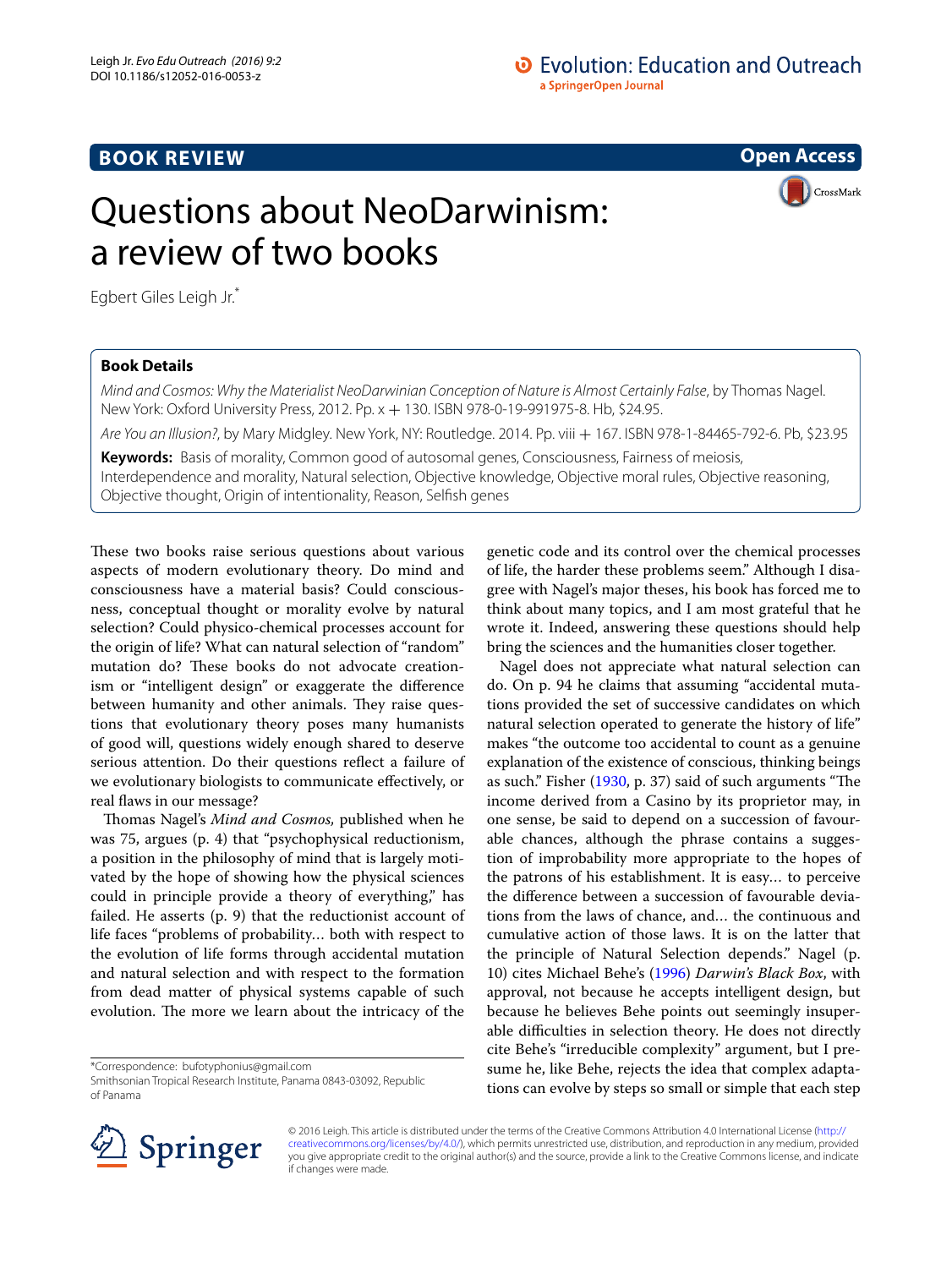could occur as a chance mutation. I will return to this issue later.

Nagel feels on much surer ground in rejecting the origin of life as a purely physico-chemical process. If he is right, Putnam ([1992,](#page-6-1) p. 33) is just to assert "evolution will not give you any more intentionality than you pack into it." Recent work on sea-bottom alkaline vents (Lane [2015](#page-6-2)), however, may overthrow Nagel's view. In these structures, molecular hydrogen vented in water from the magma below meets the carbon dioxide in the oceans, providing a steady energy supply, and an ever-renewing stock of bacteria-sized bubbles with semipermeable walls of iron sulphide, studded with catalytic compounds of iron, nickel and sulphur. In alkaline vents, chemical reactions can form organic compounds needed for life's origin. These vents provide a place where steps toward the origin of life can occur one after another rather than all at once. The issue of how life began is far from settled, but if, as seems increasingly likely, self-replicating entities can emerge from purposeless chemical reactions, selection would soon transform these entities into beings that intend to do what is needed to survive and reproduce.

Nagel (p. 35) believes that consciousness is the biggest obstacle to a naturalism based only on physical science, declaring (p. 71) "Consciousness presents a problem for evolutionary reductionism because of its irreducibly subjective character." Consciousness is a mystery: even now, explaining it in terms of physics and chemistry is hardly more than a hope. The mathematical physicist H. Weyl [\(2009](#page-6-3), p. 197) illustrates the limits of science by the "riddle posed by the double nature of the ego… On the one hand, I am a real individual man… carrying out real physical and psychical acts. On the other hand, I am 'vision' open to reason, a self-penetrating light, immanent sense-giving consciousness…" In his greatest book, the ethologist Konrad Lorenz ([1978](#page-6-4), p. 169) remarked on "that most mysterious of barriers, utterly impenetrable to human understanding, that runs through the middle of the undeniable one-ness of our personality—the barrier that divides our subjective experience from the objective, verifiable physiological events that occur in our body." Lorenz [\(1978,](#page-6-4) p. 170) asserted "The autonomy of personal experience and its laws cannot in principle be explained in terms of physical and chemical laws or of neuro-physiological structure, however complex." Jacques Monod ([1971,](#page-6-5) p. 159), who was far more interested in evolution and behavior than his fellow molecular biologists, remarked that consciousness is a "frontier, still almost as impassable for us as it was for Descartes… We today are no less in the habit of differentiating brain from mind than they were in the eighteenth century. Objective analysis obliges us to see that this seeming duality within us is a delusion. But it is… so intimately rooted in

our being, that nothing could be vainer than to hope to dissipate it in the immediate awareness of subjectivity, or to learn to live emotionally and morally without it." (The phrase "objective analysis" should give Mary Midgley a good laugh). More recently, Changeux [\(2008\)](#page-5-1) has been investigating the neurobiology of consciousness. Consciousness is so firmly rooted in the brain, and so essential to its possessors, that natural selection must be able to shape it. Many subjective experiences, like pain, have objectively observable neurobiological correlates, a circumstance that gives me but not Nagel (p. 38–41), hope that we may eventually have some objective understanding of consciousness. Nonetheless, Changeux ([2008,](#page-5-1) p. 19, my translation) confesses "To be sure, in spite of all these discoveries, all these advances, we have as yet only babblings about the neuroscience of consciousness…"

Nagel also believes that natural selection cannot explain our ability to know objectively and reason effectively. He is rightly revolted (p. 80–81) by the idea that natural selection is needed to validate our norms of thought, reason and morality. In the world of everyday affairs, there is only one set of rules for sound thought (If A implies B and B implies C, then A implies C; if A is true, not A is false, &c) which Aristotle codified long ago. The circumstance that natural selection would favor incorporating these rules, however unconsciously, in the thought of some animals has nothing to do with validating these rules.

Nagel thinks that whereas "Thought and reasoning are correct or incorrect in virtue of something independent of the thinker's beliefs, and even independent of the community of thinkers to which he belongs" (p. 72), animals' "lives are lived in the world of appearances, and the idea of an objective reality has no meaning" (p. 73) and that the capacity of human thought to "transcend subjectivity and to discover what is objectively the case" (p. 72) renders human thought and reasoning inexplicable by natural selection. Many agree with him, including the physicist Stephen Barr ([2011](#page-5-2)) and a philosopher with no interest in creationism or intelligent design, Hilary Putnam [\(1992](#page-6-1)).

This view, however, must be wrong. First, as Lorenz (p. 24) observes, natural selection of random mutation, retaining only what works best, parallels the acquisition of objective knowledge by a human being who compares "an idea in his mind, a hypothesis he has evolved, with the outside world and 'checks whether it fits.'" The knowledge encoded in an organism's genome of how to procure sufficient resources from its habitat to grow, survive and reproduce is as objective as the knowledge a scientist gains by trial and error—testing a hypothesis, modifying it as needed, and testing it again. Similarly, unconscious computations in human or monkey eyes abstract the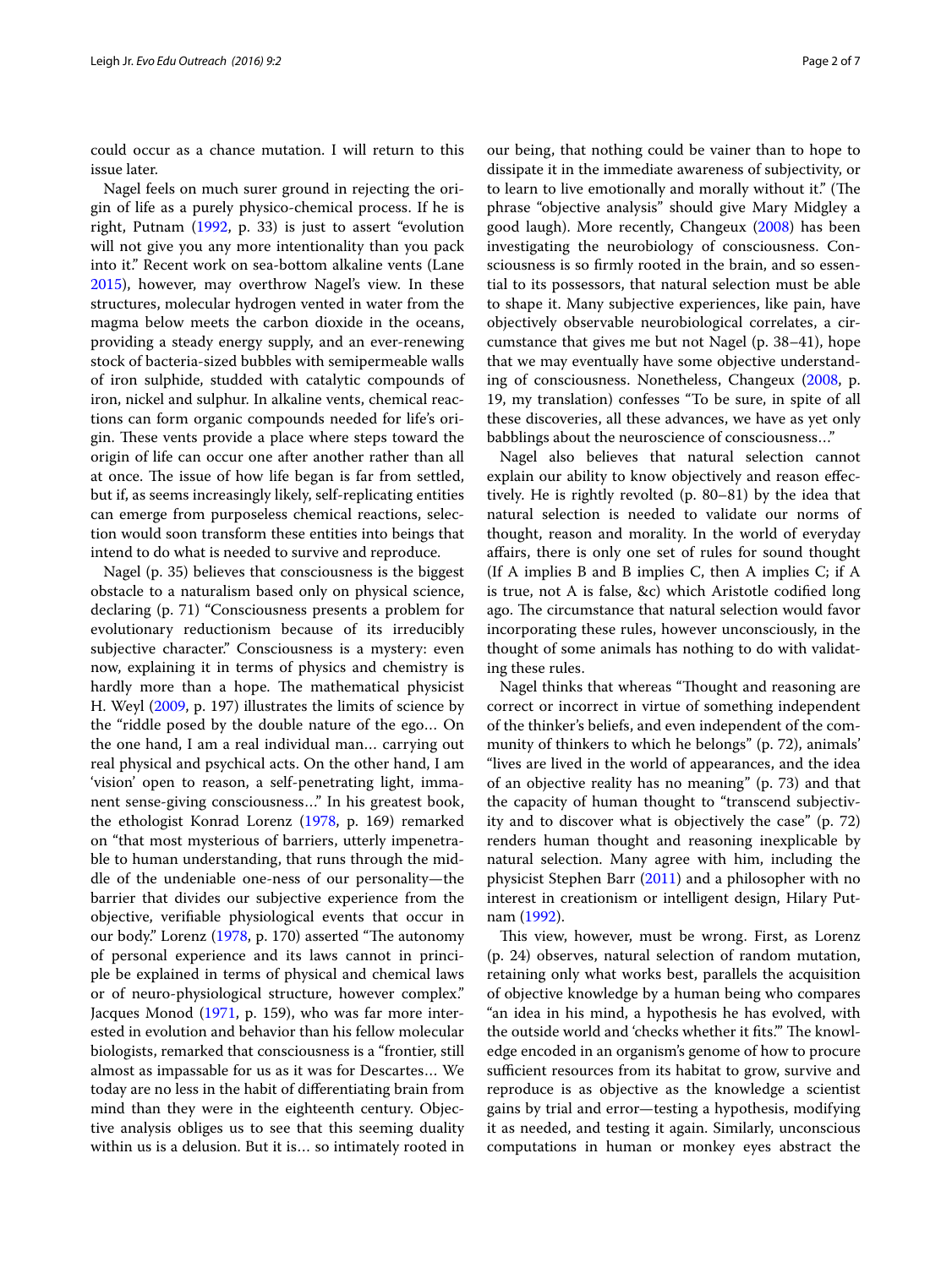existence, shape and color of an object from an array of subjective sense impressions (Lorenz [1978](#page-6-4), p. 11). Weyl ([2009,](#page-6-3) p. 199) and Lorenz (p. 11) both remark how these unconscious operations by which we (like other vertebrates) infer a body as the common cause of its various perspective views amount to inferring objectively existing entities from subjective sense impressions. Indeed, Weyl emphasizes the analogy between these unconscious operations and the conscious operations by which physicists infer the existence of molecules, atoms or electrons. If monkeys and cats can unconsciously ascend from subjective data to objective conclusions, why must their consciousness be restricted to the subjective?

Second, the theory of mind, by which one chimpanzee infers the motives, intentions or feelings of another, depends on applying an analogy. As Adam Smith (1759, section I. I. 2) remarked, "As we have no immediate experience of how other men feel, we can form no idea of the manner in which they are affected, but by conceiving what we ourselves would feel in the same situation." The same is true for chimpanzees. Analogy is also a powerful tool in forming theories (Thompson [1942,](#page-6-6) p. 9n).

Third, primate social life favors intelligence (Jolly 1966). Baboons live in troops of eighty. Each troop has a dominance hierarchy governing access to mates and food or resting sites. A baboon's failure to know its rank in the hierarchy can earn a severe beating; consistent failure may keep it from reproducing. A baboon can recognize, by sight or sound, every other troop-mate. From what a baboon sees and hears of the interactions among its fellow troop members it unconsciously infers the dominance hierarchy and the matrilineal kinship network (who is whose mother, maternal sibling, &c) of the whole troop (Cheney and Seyfarth [2007](#page-5-3), p. 14, 108). Indeed, Cheney and Seyfarth (p. 15, 109) believe that "natural selection has led to the evolution of a mind innately predisposed to search for the patterns and rules that underlie other baboons' behavior," just as children's brains are predisposed to language learning. This abstract, elaborate, objective, often tested theoretical construct provides an economical summary of the social knowledge a baboon needs to survive and reproduce (Cheney and Seyfarth [2007](#page-5-3), p. 118).

Objective inference, reasoning by analogy, and inferring, however unconsciously, theoretical constructs that economically summarize social knowledge, all enhance their possessor's fitness. Ritualized games using these abilities, such as poetry, drama, mathematics and theoretical physics, are a form of social play, an outgrowth of the exploratory curiosity so common in many animals (Huizinga [1950;](#page-6-7) Lorenz [1978\)](#page-6-4). "What is new in exploratory behavior [of animals] is only that the motivation is furnished by the learning process itself," not by satisfying

a particular need. "As a result of this apparently small step forward there emerges an entirely new cognitive process… in essence identical to that of human investigation and which leads without an essential break to the activity of scientific research. The connection between play and investigation… is still fully preserved in adult human investigation" (Lorenz [1978,](#page-6-4) p. 149). Are philosophers too serious to see how important play is for developing intellect?

Indeed, even if animals other than human beings cannot criticize each other except by punishing, out-reproducing or eating the mistaken, they must live in the same objectively real world we do. They must also infer objective truths—the presence of predators, whether a brightly colored animal is advertising its distastefulness by "warning colors" or a tasty mimic of such a distasteful animal, whether an object is an inedible stick or an edible walking stick, detectable by its head and paired legs (Ziegler and Leigh [2012,](#page-6-8) p. 175–195). There are no surrogate truths: what they know, they must know truly (Lorenz [1978](#page-6-4)). Weyl [\(1949](#page-6-9), p. 153) quoted Einstein's remark "Nobody who really goes into the matter will deny that the world of perception determines the theoretical system in a virtually unambiguous manner, although no logical way leads to the principles of the theory" (Weyl [1949](#page-6-9), p. 153). Likewise, Dennett [\(2015,](#page-6-10) p. 175) remarked that, although in theory two anthropologists studying a newly contacted tribe with a totally unknown language could construct different but equally justifiable dictionaries for this language, it would be almost impossible to provide an example.

Finally, Nagel (p. 107) accepts an argument of Sharon Street that "if the responses and faculties that generate our value judgments are… the result of natural selection, there is no reason to expect that they would lead us to be able to detect any mind-independent moral or evaluative truth." As he believes there are objective moral truths, he concludes that natural selection cannot be the only "director" of evolution. C. S. Lewis ([1947](#page-6-11), chapter 2) argued for a unique objective substrate underlying the world's moral systems, which he called the Tao. Although we have yet to fully discern this Tao (Lewis [1947,](#page-6-11) p. 30), it can be approximated by Exodus 20: 10–17 and summarized by the demands that we treat others as, in their shoes, we would be treated and that we punish those who violate these norms (Darwin [1871](#page-5-4); Ricoeur [1989](#page-6-12); Changeux [2008,](#page-5-1) p. 44). There may well be only one set of basic moral rules that ensure a healthy, sustainable social life. Moreover, perturbing the balance of virtues prescribed by this Tao, exaggerating some and neglecting others, causes massive social suffering (Lewis [1947](#page-6-11), p. 29). These virtues may be related to each other by relating them to Plato's idea of the Good (Murdoch [1971](#page-6-13), ch.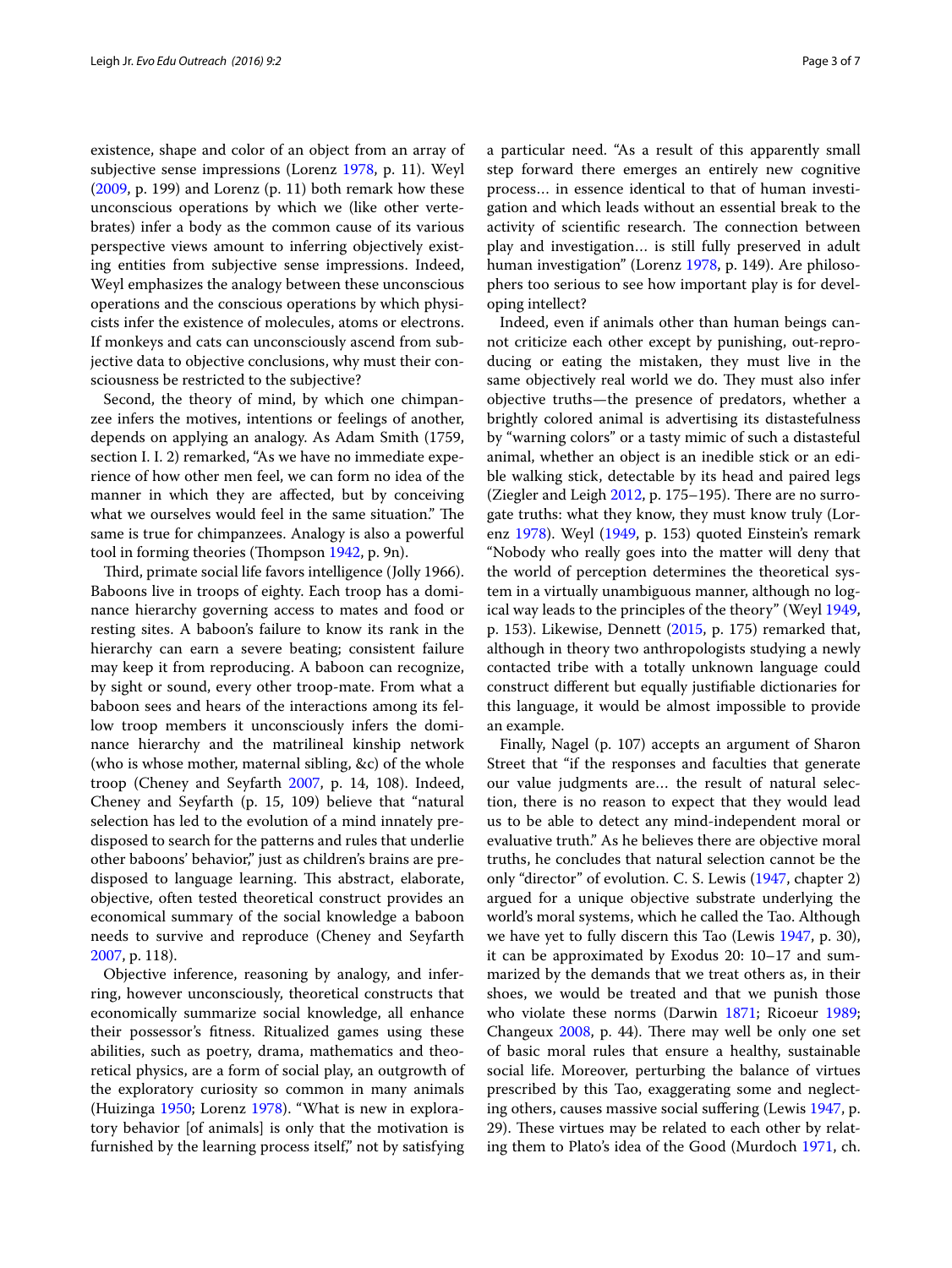3). Can natural selection predispose us to discover these rules?

First, I suggest that interdependence is the real mother of morality. An animal's genes are utterly dependent on each other's correct function. Thanks to the blind mechanism of natural selection, mindless genes communally enforce a rule of fair competition ensuring that genes spread only if they benefit their bearers, thereby serving their fellow genes' common good. An animal's cells are diploid, carrying two sets of the genes encoding the recipe for its growth, survival and reproduction. When it reproduces, it produces haploid gametes, eggs or sperm, with one set of genes apiece. At almost every locus, a gamete has equal chance of receiving its grandmother's or its grandfather's gene, the choice normally being governed by the fairest lottery in all nature. Very rarely, a mutant gene arises that biases this lottery in its own favor by killing most of the "normal" sperm, so that 95 % of the surviving sperm of an adult male with a single copy of this mutant inherit this mutant. This mutant thus spreads rapidly at first. In homozygous individuals with two mutant genes at this locus, mutants are equally nasty to each other. Genes at different loci are so interdependent that when this locus fails to function thanks to having two mutant genes, the animal is stillborn or sterile. Because genes on different chromosomes assort independently of genes at this "distorter" mutant's locus, none of them can spread by "riding the distorter's coattails." Because the distorter kills its homozygotes, a mutant on another chromosome that restores the lottery's fairness will out-reproduce its fellows by sparing some of its descendants the death they would otherwise have suffered from this distorter's spread. In short, this lottery's fairness is enforced by a selection that favors the common good of the animal's genes. Similarly, injustice tends to destroy society, so punishing injustice and enforcing fairness serves the common good of a society's members (Smith [1790,](#page-6-14) part II, section ii, chapter 3, paragraph 8). Moreover, fair competition usually benefits society (Smith [1776](#page-6-15)). Curiously, mechanistic selection among genes has done far better than human beings of modern societies in making competition fair.

In sentient animals, interdependence also breeds moral instincts. In Book I, 351c of his *Republic,* Plato observed that a gang of thieves only functions effectively if they treat each other fairly. In hunter-gatherer societies, which tend to have roughly thirty members apiece, each member's survival depends on the willing cooperation of all the others. Their unity of purpose depends on treating each other fairly and punishing the unfair (Boehm [2012](#page-5-5)). "No tribe could hold together if murder, robbery, treachery, &c., were common; consequently such crimes within the limits of the same tribe 'are branded with everlasting infamy.'" (Darwin [1871](#page-5-4), p. 93). Similarly, "All animals living in a body which defend each other or attack their enemies in concert, must be in some degree faithful to each other" (Darwin [1871,](#page-5-4) p. 78f). Moreover "actions are regarded by savages, and were probably so regarded by primeval man, solely as they affect in an obvious manner the welfare of the tribe,—not that of the species, nor that of… an individual member" (Darwin [1871,](#page-5-4) p. 96). Darwin therefore concluded that the moral sense evolved from the social instincts, both originally serving the tribe's good. Thus courage, self-sacrifice, self-control and fidelity were prized, but the weak might be expelled to enable the tribe's survival (Darwin [1871,](#page-5-4) p. 96, 77). Since social instincts evolved for the tribe's good, sympathy was normally confined to its members (Darwin [1871,](#page-5-4) p. 93–94, 97), just as social animals normally extend services only to fellow group members (Darwin [1871](#page-5-4), p. 72).

In tribal life, as in the life of social animals, the response to another's needs must often be quick. Such responses cannot wait for conscious calculation, they must be rooted in instinctive sympathy for fellow group members. These instincts are deeply rooted: long before it reasons, a baby, like a playing dog or wolf, will cease a form of play that elicits distress in a companion (Changeux [2008](#page-5-1), p. 52), a phenomenon known as "violence inhibition." Such fellow-feeling should keep one from imposing serious harm on a fellow group member to procure a slight benefit for oneself, a phenomenon Nagel (p. 100) thought inexplicable by natural selection. Indeed, in a small, tightly interdependent group one cannot afford the luxury of asking "Why should I be the one to sacrifice my life for the group?" for taking time to ask could kill one's whole group.

By themselves, social instincts do not a morality make. Reason must judge between conflicting instincts (Lewis [1947](#page-6-11), p. 23). Darwin ([1871,](#page-5-4) p. 106) argued that "the social instincts—the prime principles of man's moral constitution—with the aid of active intellectual powers and the effects of habit, naturally lead to the golden rule, 'As ye would that man should do unto you, do ye to them likewise;' and this lies at the foundation of morality." As small tribes are united into larger communities, reason should tell each person to extend the golden rule, first to all members of his nation, then to all human beings (Darwin [1871](#page-5-4), p. 100). This is still a work in progress. As society enlarges and interdependence within families and local groups weakens, social instincts weaken also weaken, and reason must take over from natural selection in promoting morality. Nowadays, reasoned morality is often supplanted by cruder instincts.

The tragedy of Nagel's thought-provoking, stimulating book is, as he realizes, its lack of convincing alternatives to materialism. Nagel seeks special features of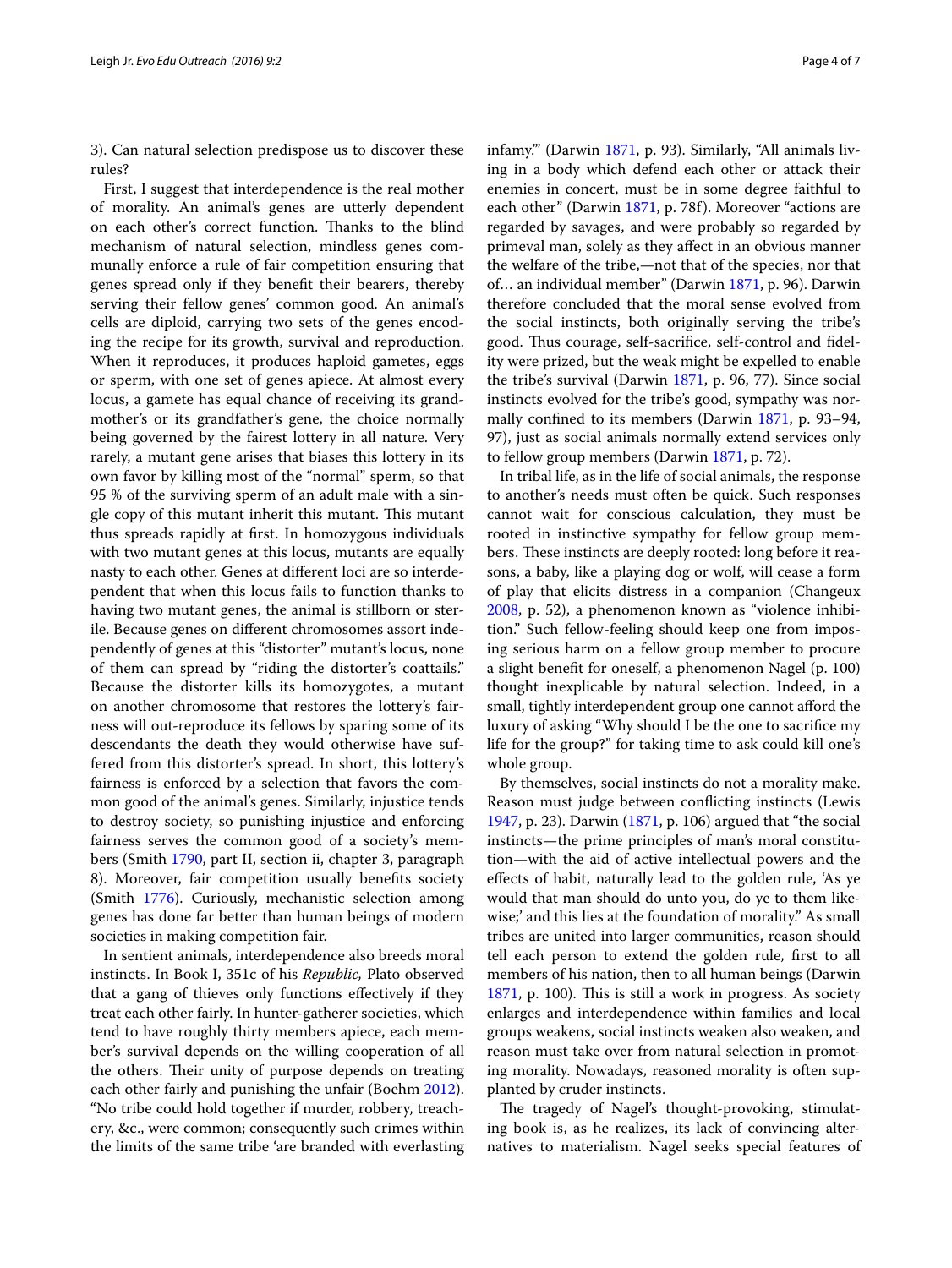matter that make it possible for consciousness to evolve, but isn't this just expanding our understanding of matter? Lacking other approaches, biologists will push the materialist approach as far as they can. The best of them, like Changeux [\(2008\)](#page-5-1), will seek full explanations of consciousness, learning and moral judgment. Nagel wonders whether a teleology inherent in nature, such as Aristotle's, unconnected with any god (Gilson [1971\)](#page-6-16) will explain the origin of life and evolution of adaptation. Because selection promotes the common good of autosomal genomes, selection-theory, however, makes far more specific predictions than Aristotelean teleology ever could about phenomena such as kin selection, the maintenance of fair meiosis against challenges from "distorter" alleles, sex ratio at birth, and the like.

Mary Midgley's *Are You an Illusion?*, written when she was 94, was triggered (p. 5) by an outrageous claim by Francis Crick of DNA fame: "You, your joys and sorrows, your memories and your ambitions, your sense of personal identity and your free-will, are in fact no more than the behaviour of a vast assembly of nerve-cells and their attendant molecules." She is a philosopher whose first book, *Beast and Man* (Midgley [1978\)](#page-6-17), was a remarkably balanced critique of E. O. Wilson's ([1975](#page-6-18)) bitterly controversial *Sociobiology*. She followed this by *Animals and Why They Matter* (Midgley [1983](#page-6-19)), a well-written, clearly reasoned assessment of human duties toward animals. Her writings abound in the plain horse sense so characteristic of Aristotle and Darwin, and so sorely lacking in many modern academics. In this book, she criticizes various aspects of neo-Darwinism and the world-view she thinks it reflects, mostly for what it ignores.

First, she is revolted by certain "nothing-but" reductionisms associated with this world-view, such as Crick's remark, just quoted. We are in fact functional beings whose nerve-cells can do nothing without our bodies: why replace a perfectly good functional explanation by a promised mechanical explanation whose fulfillment no one can yet guarantee, and which, if fulfilled, would probably be much less insightful?

Second, the materialistic world-view underlying neo-Darwinian writings often privileges the objective over the subjective, ignoring mind, intention and consciousness as immune to objective analysis, and too immaterial to affect the material world. She delights (p. 73–75) in haling forth sexual selection as visible evidence of how female intentions and aesthetic preferences can drive evolution: Dawkins [\(2009,](#page-6-20) p. 45–54) discussed the ways flowers attract pollinators to illustrate the power of natural selection driven by animal choice. Indeed, ignoring what our consciousness can tell us is crippling, as the materialist Jacques Monod [\(1971,](#page-6-5) p. 159) recognized. The mathematician and theoretical physicist Hermann Weyl

([1949,](#page-6-9) p. 283) remarked "Scientists would be wrong to ignore the fact that [objective] theoretical construction is not the only approach to the phenomena of life; another way, that of [subjective] understanding from within (interpretation) is open to us… Its illuminating light is directed not only on my fellow man: it also reaches, although with ever-increasing dimness and incertitude, deeply into the animal kingdom." Any ethologist knows the importance of "trying to put herself in her study animal's shoes": Midgley (p. 17–20, 31) shows how failure to take into account the intentions and emotions of animals stunted the study of animal behavior. About six pages into *The Secret of Father Brown,* G. K. Chesterton ([1951](#page-5-6), p. 639) reveals both the moral and the cognitive damage from ignoring our understanding from within:

*"What do these men mean… when… they say criminology is a science? They mean getting outside a man, and studying him as if he were a gigantic insect; in what they would call a dry impartial light; in what I should call a dead and dehumanized light… I don't deny that the dry light may sometimes do good, though in one sense… far from being knowledge, it's actually suppression of what we know. It's like treating a friend as a stranger… [Instead] I try to get inside the murderer… I am inside a man. I am always inside a man… but I wait until I am inside a murderer, thinking his thoughts, wrestling with his passions, till I have bent myself into the posture of his… hatred."*

Privileging the objective over the subjective has also led to divorcing fact from value and reason from emotion and feeling, even though the crucial role of aesthetics in Einstein's general theory of relativity belies the first, and the second claim flies in the face of modern, deliberately materialistic neurobiology (Damasio [2003\)](#page-5-7). Moreover, these divorces have privileged science over the arts and promoted science as the only way of knowing, which has done nothing to enhance either the effectiveness of education or the quality of its content (Nussbaum [2010\)](#page-6-21).

Third, Midgley doubts whether biology can be reduced to physics and chemistry. Like Changeux [\(2008](#page-5-1)), she realizes that the philosophy of matter needs updating (p. 88): Aristotle's concept of matter, still unreflectively assumed by many humanists, is vastly oversimplified (Weyl [1949](#page-6-9)). Nonetheless, she doubts whether mind can be explained entirely in terms of matter. The laws of physics are the same whether run forward or backward (p. 136), whereas our own lives, the evolution and diversification of living things, the history of the universe, and the second law of thermodynamics are all characterized by a direction in time (Prigogine [1997](#page-6-22), Smolin [2013\)](#page-6-23). Midgley wonders whether physics is too transfixed by the idea of an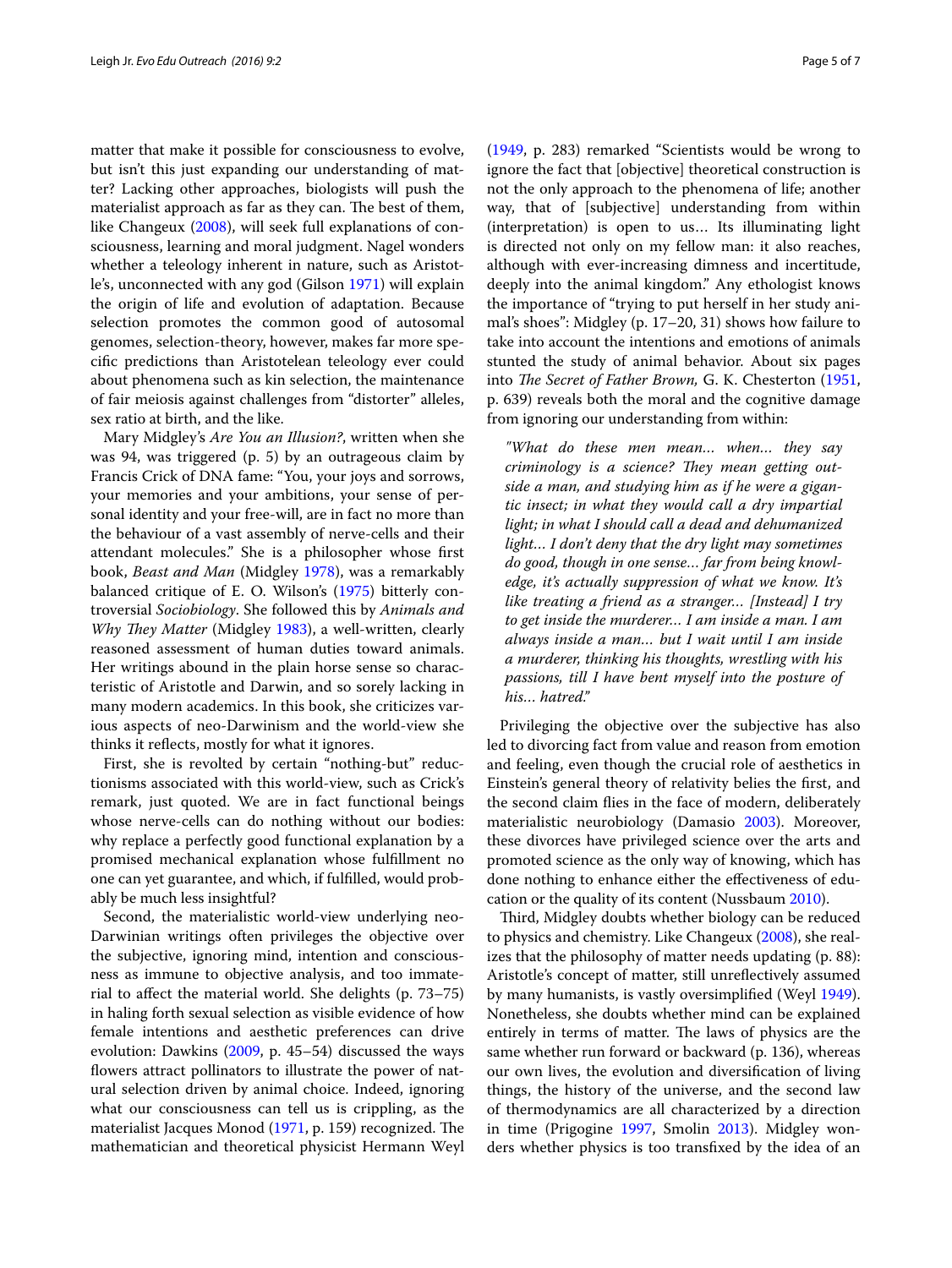"imagined, changeless, abstract, transcendent universe" (p. 138) to be the only foundation of biology. More generally, she believes that there are other ways of knowing besides science (p. 2): "But the way in which the universe works isn't confined to the things that the sciences tell us about it."

Fourth, Midgley considers it thoroughly inappropriate to declare the universe meaningless in the name of atheistic materialism (p. 82, 85–89, as do Monod ([1971](#page-6-5)) and Dawkins [\(1976\)](#page-6-24). Like the agnostic Darwin ([1969](#page-5-8), p. 92–93), she sees plenty of meaning in the story of our planet. Moreover, she is as hesitant as Darwin to try to destroy the meaning other people see in their lives.

Finally, she finds modern selection-theory problematic. She doubts the "creativeness" of natural selection, which she considers merely a filter (p. 16, 71) rather than a continuing feedback where organisms produce varied offspring which are tested by the environment, of which the best survive to repeat the process (Lorenz [1978](#page-6-4), pp. 24, 27). She must believe that the true origin of species is more linked to the origin of variation than to natural selection. She remarks (p. 82): "The total reliance of natural selection on chance was simply not compatible with the notion of any fixed direction." Artificial selection, however, which depends as much on "chance variation" as its natural sister, is often quite directional. Nor are the demands the environment makes on the practitioners of a given way of life more capricious than a human breeder's demands. She doubts whether, even given adequate variation, natural selection can account for the exuberant variety of life, because (p. 77, 90) she cannot see how all the varied features of living beings are related to surviving in order to reproduce. She does not understand kin selection, which is curious, for its role in the evolution of insect societies seems obvious to most biologists. She has been unduly excoriated for this failure. She prefers to speak of group selection. Like Darwin [\(1871](#page-5-4), p. 166) she believes, as I do (Leigh [2010\)](#page-6-25), that group selection played a central role in the evolution of morality in hunter-gatherer tribes (Midgley [2010](#page-6-26), p. 25–27). She does not understand why the concept of group selection fell into such disrepute, which it always does when not formulated in a way that allows quantitative analysis.

Her greatest difficulty is with viewing natural selection as competition (p. 69), which it undoubtedly is. She associates this view with Margaret Thatcher's politics: does she think that competition always implies overt contest? She recalls (p. 65–66) an article whose authors, thinking that natural selection only favors individual advantage, puzzled over how language, which shares useful information with others, could evolve. How could they fail to see that if members of a group can communicate in order to cooperate, they would all survive better? She despises the idea that genes are utterly selfish (p. 69–70, 82–83). After all, these genes are utterly interdependent because their organism can survive and pass them on to offspring only if nearly every gene in its genome does its job appropriately. Thanks to their interdependence, selection on these selfish genes enforces a moral code that ensures that an allele only spreads by promoting its autosomal genome's common good. Her rejection of competition is sad, for evolution, like Adam Smith's [\(1776\)](#page-6-15) economics, reflects the intimate interplay of competition and cooperation: neglect either, and gross misunderstanding results.

To summarize: Midgley's book flags many misguided directions in biology. Although she knows and appreciates Darwin's work far better than most, this book is curiously distrustful of natural selection. Does she conflate the gene- (or genome-) centered approach to evolution, which emphasizes kin selection, with Dawkins's ([1976](#page-6-24)) views (since moderated) on arrant gene selfishness? We evolutionary biologists must take care what spin we put on our explanations.

In sum, I do not know how consciousness works, or the likelihood of variation that would allow natural selection to bring forth moral instincts, objective knowledge and conceptual thought. Nonetheless, Darwin ([1871](#page-5-4)) and Lorenz ([1978](#page-6-4)) showed how consciousness, objective knowledge, conceptual thought and moral instincts enhance their possessors' survival and reproduction. I also think that excessive eagerness to associate natural selection with selfishness—an error Darwin avoided has distorted reality in a way that creates unnecessary suspicion of science in general and evolutionary biology in particular.

#### **Competing interests**

The author declares that he has no competing interests.

Received: 5 February 2016 Accepted: 8 February 2016 Published online: 17 February 2016

#### **References**

- <span id="page-5-2"></span>Barr SM. Modern physics and ancient faith. Notre Dame: Notre Dame University Press; 2011.
- <span id="page-5-0"></span>Behe MJ. Darwin's black box: the biochemical challenge to evolution. New York: Simon and Schuster; 1996.
- <span id="page-5-5"></span>Boehm C. Moral origins: the evolution of virtue, altruism and shame. New York: Basic Books; 2012.
- <span id="page-5-1"></span>Changeux J-P. Du vrai, du beau, du bien: Une nouvelle approche neuronale. Paris: Odile Jacob; 2008.
- <span id="page-5-3"></span>Cheney DL, Seyfarth RM. Baboon metaphysics. Chicago: University of Chicago Press; 2007.
- <span id="page-5-6"></span>Chesterton GK. The father Brown omnibus. New York: Dodd, Mead; 1951.
- <span id="page-5-7"></span>Damasio A. Looking for spinoza: joy, sorrow and the feeling brain. Orlando: Harcourt; 2003.
- <span id="page-5-4"></span>Darwin C. The descent of man, and selection in relation to sex. London: John Murray; 1871.
- <span id="page-5-8"></span>Darwin C. The autobiography of Charles Darwin, 1809–1882. New York: Norton; 1969.